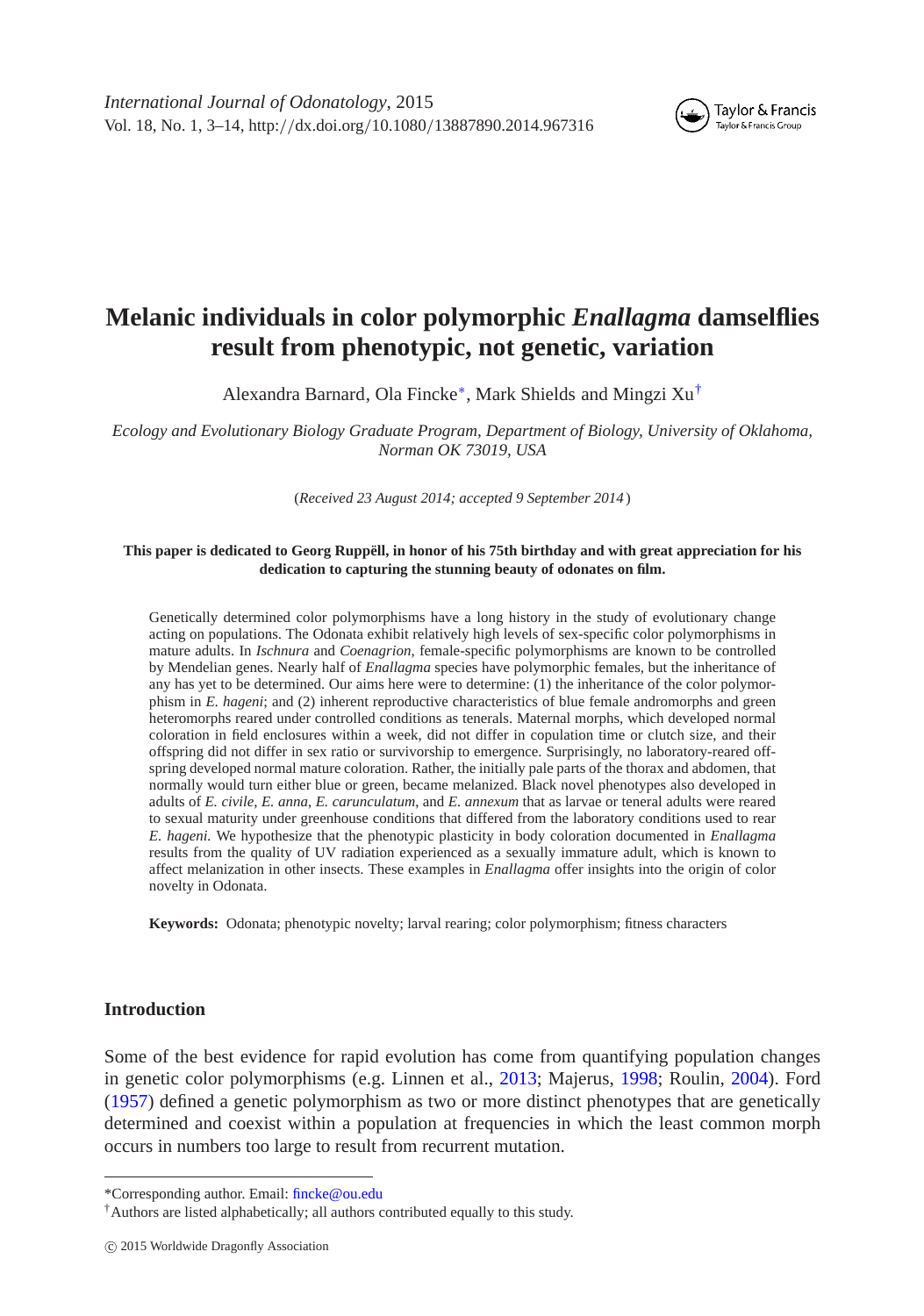#### 4 *A. Barnard* et al.

Selection can act rapidly on a color morph if it is genetically determined, as found in the above examples of polymorphisms that occur in both sexes. Within the Odonata, color polymorphisms tend to occur only within a specific sex (e.g. Cordero & Andres, [1996;](#page-10-3) Fincke, Jödicke, Paulson, & Schultz, [2005\)](#page-10-4). Color polymorphisms in male odonates are often associated with wing patterns and alternative mating strategies (e.g. Hooper, Tsubaki, & Siva-Jothy, [1999;](#page-10-5) Tsubaki, [2003\)](#page-11-1), whereas those that occur only in females are typically associated with body coloration and pattern (but see Zhang and Cai, [2014\)](#page-11-2). In non-territorial species, female color polymorphisms are thought to be a response to sexual conflict of interests, as a way for females to reduce male harassment (Johnson, [1975,](#page-10-6) reviewed by Van Gossum, Sherratt, & Cordero-Rivera, [2008\)](#page-11-3). In female-specific polymorphism, the andromorph resembles the male in color (i.e. reflectance spectra), whereas other female phenotypes, called heteromorphs (Johnson, [1975\)](#page-10-6) or alternatively, 'gynomorphs' (Cordero, [1990\)](#page-10-7) differ from the males in coloration. Female-specific coloration polymorphisms are known to be genetically controlled at a single autosomal locus in six species of odonates: five *Ischnura* species (*I. elegans*, *I. graellsii*, *I. demorsa*, *I. damula*, and *I. senegalensis*) and *Ceriagrion tenellum* (Andres & Cordero, [1999;](#page-10-8) Cordero, [1990;](#page-10-7) Johnson, [1964a,](#page-10-9) [1966;](#page-10-10) Sanchez-Guillen, Van Gossum, & Cordero Rivera, [2005;](#page-11-4) Takahashi, Yoshimura, Morita, & Watanabe, [2010\)](#page-11-5). Although 49% of *Enallagma*, the sister genus of *Ischnura*, exhibit femalespecific color polymorphism, which is assumed to be genetically determined (e.g. Johnson, [1964b\)](#page-10-11), that assumption has yet to be tested. Our aim here was to determine whether color variation of the two color morphs of *E. hageni* are under similar Mendelian inheritance as *Ischnura*. Our study species has been the focus of studies on reproductive fitness and sexual conflict of interest (e.g. Fincke, [1986;](#page-10-12) Fincke, Fargevieille, & Schultz, [2007;](#page-10-13) Schultz & Fincke, [2013;](#page-11-6) Xu & Fincke, [2011\)](#page-11-7). Thus, because the determination of inheritance required rearing both morphs and their offspring under controlled conditions, we also asked if the two color morphs inherently differed in reproductive characteristics; specifically, copula time, number of newly hatched offspring (our surrogate of clutch size), and offspring survivorship.

We raised *Enallagma hageni* in the laboratory from controlled crosses of females reared to sexual maturity under controlled field conditions, and their offspring reared under controlled laboratory conditions. We found no inherent differences between the color morphs with respect to reproductive characteristics. To our surprise, however, offspring that survived to an age at which they would normally develop mature coloration in the field (i.e. blue andromorphic and green heteromorphic females), instead developed a novel black melanic phenotype. We obtained similar results from four other *Enallagma* species, even though the latter were reared under more favorable conditions in a greenhouse where they enjoyed adult survivorship comparable to that in the field. We propose that the excess melanization resulted from a lack of sufficient UV radiation in the laboratory and greenhouse, compared to field conditions. We discuss our findings in the context of phenotypic plasticity and the evolution of novel color morphs.

# **Material and methods**

#### *Color development in* **E. hageni** *from controlled crosses*

*Enallagma hageni* (Coenagrionidae) is a female-specific color polymorphic species native to North America. In the field, newly emerged adults of both sexes are initially pale. The normally non-melanized areas of males quickly turn a pale blue, becoming a bright, saturated blue in about three to four days. By the end of the first day, the normally non-melanized areas of females turn tan on the thorax and abdomen and within a day or two, changing to pale blue in sexually immature females of both morphs. After 6–9 days, the pale blue of andromorphic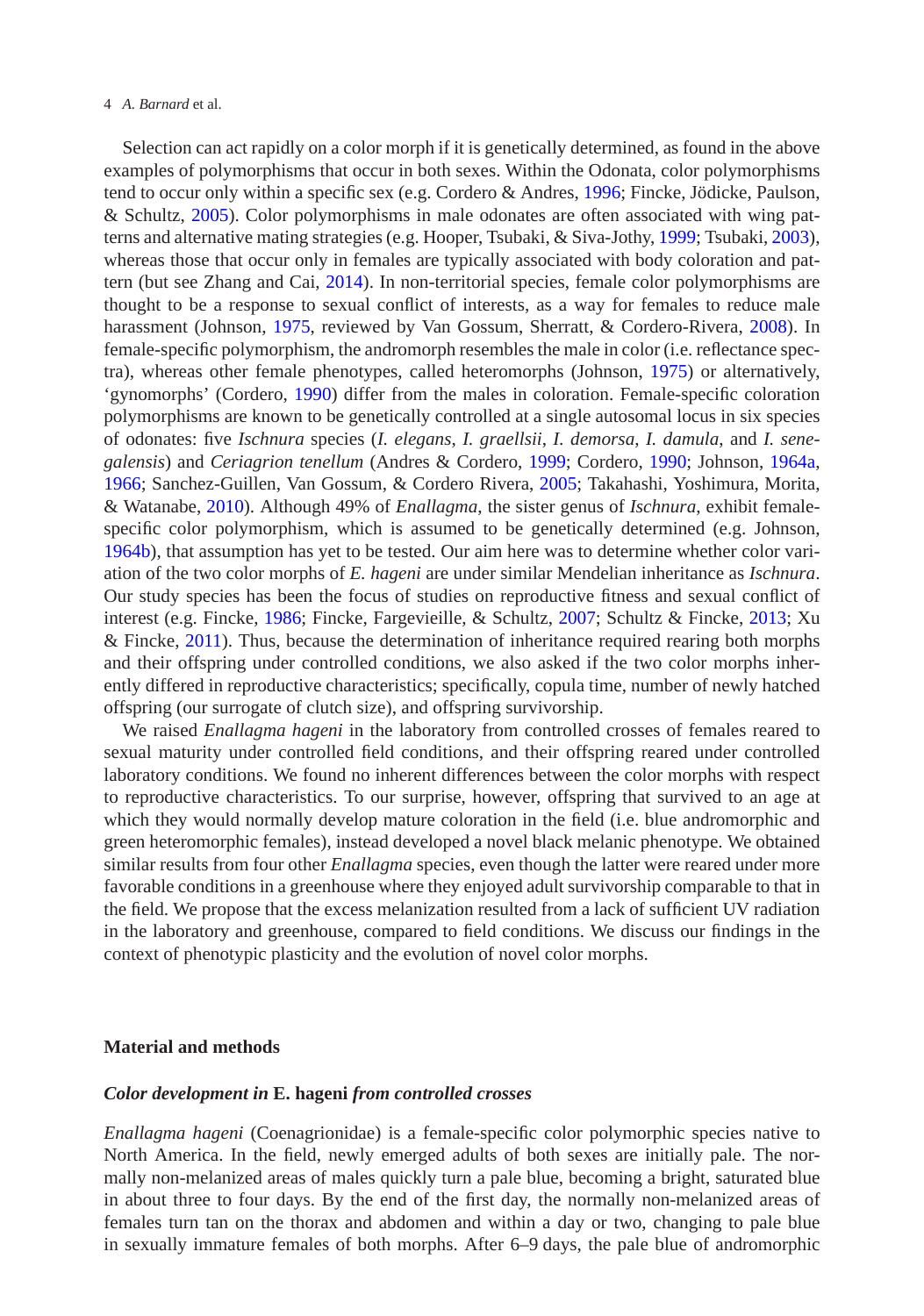females becomes a saturated blue similar to that of the male, whereas the pale blue of heteromorphic females becomes a saturated green or greenish brown (Fincke, [1982](#page-10-14) and unpublished; Fincke et al., [2007\)](#page-10-13). Both sexes have a black-striped thorax, but each female morph has a uniformly black abdominal dorsum that is distinct from the male's blue-and-black striped abdominal dorsum (Xu, Cerreta, Schultz, & Fincke, [2014\)](#page-11-8).

During July and August 2011, we performed controlled crosses among individuals from the *E. hageni* population of the Chase Osborn Preserve, Sugar Island, MI, USA (46°24' N, 84°12' W). We collected newly emerged females and reared them to sexual maturity in isolation from males in outdoor insectaries (1.8 m  $\times$  3.6 m  $\times$  1.8 m, Bioquip Inc., Rancho Dominguez, CA, USA). The insectaries were placed in forest light gaps and contained bushes and a water-filled plastic pool (1 m diameter  $\times$  0.1 m depth). We provided mosquitoes, moths and small flies as food and daily sprayed the insectaries with water to lower the air temperature and increase humidity.

Once females reached sexual maturity, noted by mature body coloration and thicker abdomens, we enclosed multiple virgin, individually marked females of single morph type in a mating cage  $(0.5 \times 0.5 \times 1$  m) equipped with stems of emerging plants as perching sites. Two males that had been caught in tandem or copula and individually marked were released into each cage. We allowed a focal male to mate with each morph sequentially by moving a male to the appropriate cage after his first mating. Immediately after her first mating, each female was put individually in a plastic jar containing a piece of wet filter paper as an oviposition substrate, and was allowed to lay eggs for four days. The eggs in their water-filled containers were kept cool during transport to the laboratory in Oklahoma.

Once hatching of a clutch began, eggs were checked daily and newly hatched 'neonates' were transferred to rearing cups. We determined that the hatching of a clutch was completed when no more neonates appeared for three consecutive days, and all eggs were empty when checked under a dissecting microscope. Within an egg clutch, neonates that hatched on the same day were randomly assigned to groups of three, and each triad was put in a plastic, water-filled (120 ml) cup with strips of filter paper as perching sites. Only one larva ultimately survived per cup due to cannibalism (individual rearing of the  $> 5000$  original neonates was not logistically feasible). Larvae were fed *Artemia* once daily and the water in the cups was changed every 2–4 weeks. To ensure a spring emergence, in December we transferred larvae to a room whose temperature was kept at 5°C. Feeding was reduced to once every 4–7 days. In mid-March, larvae were moved back to the 20°C laboratory, where feeding of brine shrimp and *Daphnia* to larger larvae was resumed until larval emergence.

Final instar larvae were moved to emergence tanks when they stopped feeding, an indication that they would soon emerge. Emergence enclosures were 19–38 liter glass aquariums with mesh tops, lined with fine window screening to provide perching sites for tenerals. A wooden dowel inserted into each cup served as an emergence site. Once its wings dried, a teneral adult was moved to a dry aquarium covered with clear cellophane on top and positioned adjacent to the laboratory windows. The tanks contained cups of water to increase humidity and aquatic plants or artificial ferns as perching sites. Teneral adults were fed *ad lib* fruit flies. Females shared a tank with up to four other females from the same clutch. We checked individuals daily, noting survivorship and color development.

#### *Color development of other* **Enallagma** *species*

We also noticed abnormal melanization exhibited by individuals from separate experiments that involved raising four additional *Enallagma* species in captivity: *E. civile*, *E. anna*, *E. carunculatum* and *E. annexum*. In June 2013, we obtained *E. civile* final instar larvae from an artificial outdoor pond at the Aquatic Research Facility (ARF) on the University of Oklahoma campus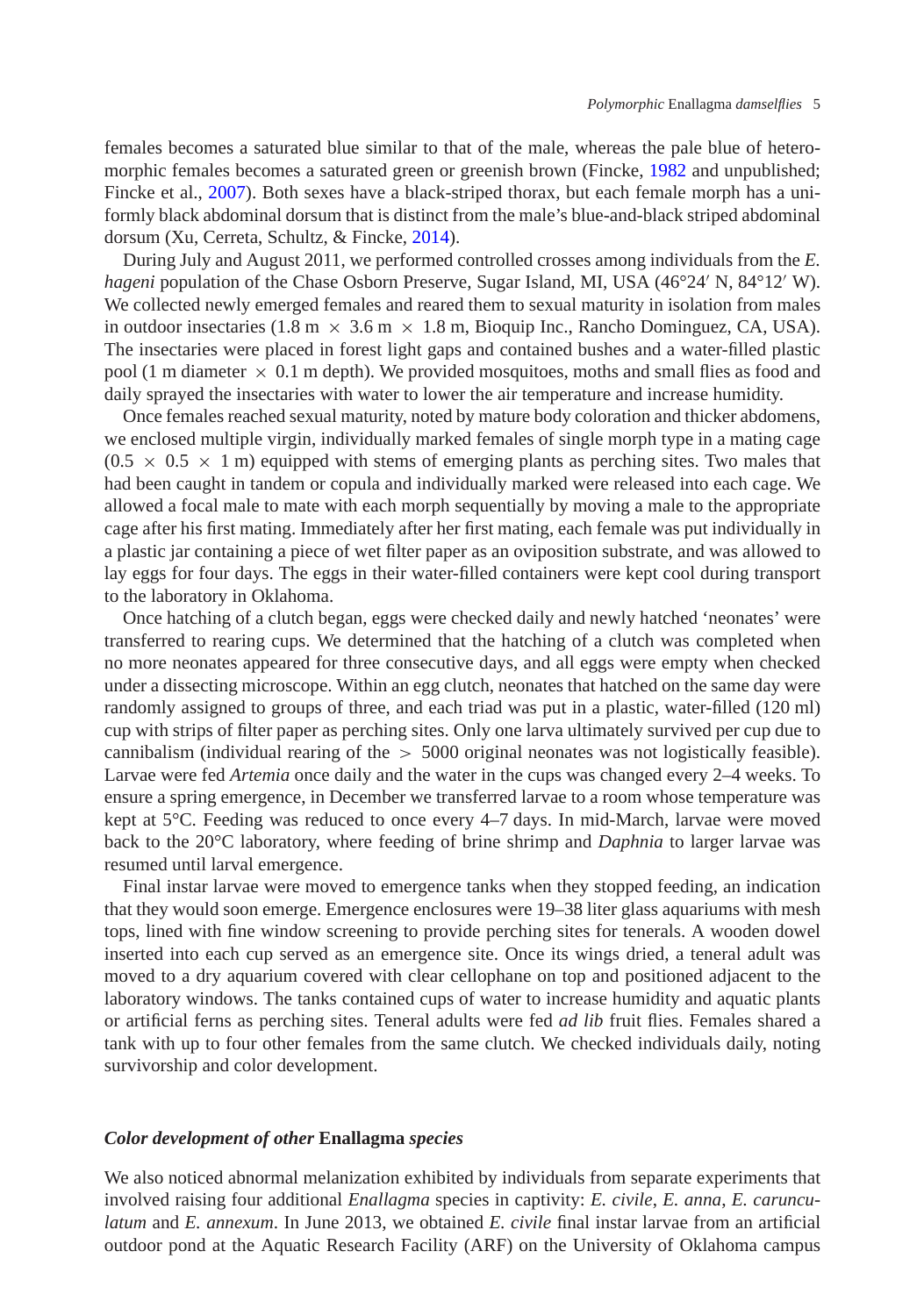and reared them in a greenhouse there. We kept the larvae in pond water in 500 ml containers that were kept in dark green mesh cages  $(30.5 \text{ cm}^3, B$ ioquip, Inc.), and fed them one *Lumbriculus* worm per day until emergence. After emergence, adult tenerals were kept in the same cages in the greenhouse and fed *ad lib* fruit flies. Humidity in the cages was maintained above 50%.

In July and August 2013, we obtained eggs from newly mated females of *E. anna*, *E. carunculatum*, and *E. annexum* in Whitefish, MT, USA (48°24 N, 114°18 W); eggs were transported back to Oklahoma and reared in an ARF greenhouse. Larvae from each clutch were kept in communal 19-liter aquaria until they reached roughly 8 mm in length, at which point they were moved to individual cups. We fed them *ad lib*, a combination of *Artemia*, *Daphnia*, *Lumbriculus*, and chironomid larvae. After emergence, adult tenerals were kept in  $30.5 \text{ cm}^3$  white mesh cages in the greenhouse and fed *ad lib* fruit flies. Humidity in the cages was maintained above 50%. Additionally, we caught teneral female *E. carunculatum* from the field in Montana, and kept them locally in a laboratory at the University of Montana's Flathead Lake Biological Station. Each female was housed individually in a small plastic cup with holes in the lid and a piece of moist filter paper to maintain humidity, and hand-fed *Drosophila* twice per day. The cups were kept near a window, and thus exposed to a natural photoperiod. Individuals that lived more than six days (sufficient to develop color beyond the teneral stage) were categorized either as having excess black or having normal pigmentation patterns.

# *Statistical analyses*

We used a paired *t*-test to compare copulation duration of the andromorphs and heteromorphs that mated with the same focal male. Independent sample *t*-tests were used to compare neonate number, adult life span between the two maternal morphs, and a generalized linear model (GLM) with binomial error distribution was used to compare larval survivorship. To investigate whether larval survivorship between half-sib clutches were correlated, we excluded clutches sired by males that mated with two females of the same morph as well as the alternative morph. Including these half-sib cases by taking the mean survivorship of the clutches from the same morph mothers did not change the conclusion. We calculated larval survivorship in two ways. First, we calculated survivorship between egg hatch and successful emergence for 27 clutches for which we counted the number of neonates. Second, to exclude any effect of larval cannibalism, we also calculated larval survivorship between 30 January 2012, when cannibalism had reduced offspring to one per cup, and emergence. For the second calculation, we excluded clutches with fewer than three surviving larvae on 30 January. Because larval survivorship was not normally distributed, we used arcsine transformed survivorship for the *t*-tests. Throughout, means are given with standard errors unless noted otherwise.

#### **Results**

# *Inherent reproductive characteristics of female color morphs*

In our outdoor insectaries in Michigan, virgin females developed mature coloration in 5.9  $\pm$  0.9 days. For focal males that had copulated with females of both morphs, copulation duration did not differ between the two female morphs (andromorphs:  $28.5 \pm 1.8$  min, heteromorphs: 29.5  $\pm$  3.0 min, paired *t*-test,  $t = 0.3$ , df = 21,  $p = 0.77$ ), nor did it differ between the first and the second copulation (first:  $27.3 \pm 2.5$  min, second:  $30.7 \pm 2.4$ , paired *t*-test,  $t = 1.17$ , df = 21,  $p = 0.25$ ). We obtained 53 egg clutches sired by a total of 32 males, of which 14 clutches had no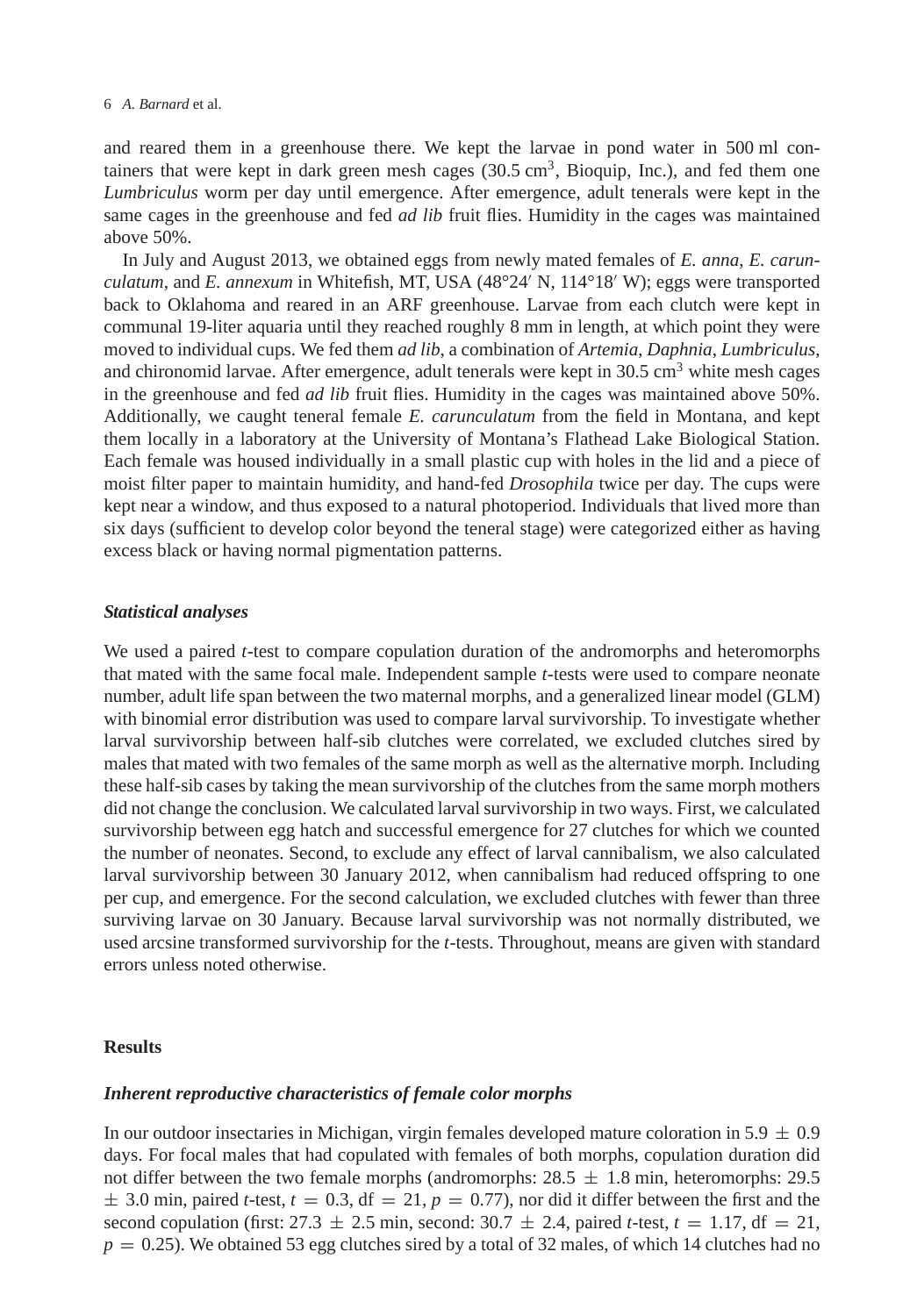

<span id="page-4-0"></span>Figure 1. Mean number of *Enallagma hageni* individual neonates surviving to emergence, from the 27 clutches for which the number of neonates were counted in the controlled cross experiment. Error bars show standard error.

half-sib family, and 39 clutches comprised half-sib families from mothers of each color morph with the same sire.

Eggs began hatching on average  $17.8 \pm 0.6$  days after being laid (range 14–29 days). Excluding one outlier clutch that hatched after 29 days, hatch time did not differ between maternal morphs (heteromorph: 17.3  $\pm$  0.2, andromorph: 17.2  $\pm$  0.5,  $t = 0.34$ , df = 20,  $p =$ 0.74). The average number of neonates was 209.7  $\pm$  14.9 per clutch ( $n = 27$  clutches). Neonate number did not differ between heteromorphic (212.8  $\pm$  23.3) and andromorphic mothers (206.4  $\pm$  19.0;  $t = 0.21$ , df = 25,  $p = 0.83$ ).

# *Survivorship of morph offspring and family effects on survivorship*

Nine of the 43 clutches had no offspring surviving to emergence. For the 27 clutches for which we counted the number of neonates, larval survivorship between egg hatch and successful emergence was 4.9%  $\pm$  1.0% (median = 3.6%, interguartile range = 4.3%, Figure [1\)](#page-4-0). This survivorship did not differ between offspring of andromorphs (median  $= 4.0\%$ , interquartile range  $= 6.4\%$ ) and heteromorphs (median = 3.3%, interquartile range = 3.4%, GLM,  $\chi^2_1 = 1.29$ ,  $p = 0.26$ , Figure [2\)](#page-5-0). The survivorship between 30 January (after cannibalism had reduced offspring to one per cup) and emergence was  $25.7\% \pm 3.9\%$  (median = 18.8%, interquartile range = 31.9%,  $n = 41$ ). Among half-sib clutches with one andromorph mother and one heteromorph mother (and same sire), survivorship from hatching to emergence was not correlated ( $r = 0.46$ ,  $n = 10$ ) families,  $p = 0.18$ ; nor was their survivorship between 30 January and emergence correlated  $(r = 0.58, n = 10, p = 0.08).$ 

Adults began emerging 22 April 2012, 249 days after the first egg hatch. A total of 318 adults emerged, of which 86 (27%) failed to exit from the exuvia. The sex ratio was 1.1  $\pm$ 0.2 (male/female,  $n = 14$  clutches), excluding clutches with fewer than three adults of either sex that had survived to the stage that we could distinguish sex. The number of adult male and female offspring did not differ (male:  $7.9 \pm 1.3$ , female:  $8.0 \pm 1.4$ , paired *t*-test,  $t = 0.08$ ,  $df = 13$ ,  $p = 0.94$ ), suggesting a 1:1 sex ratio (male:female).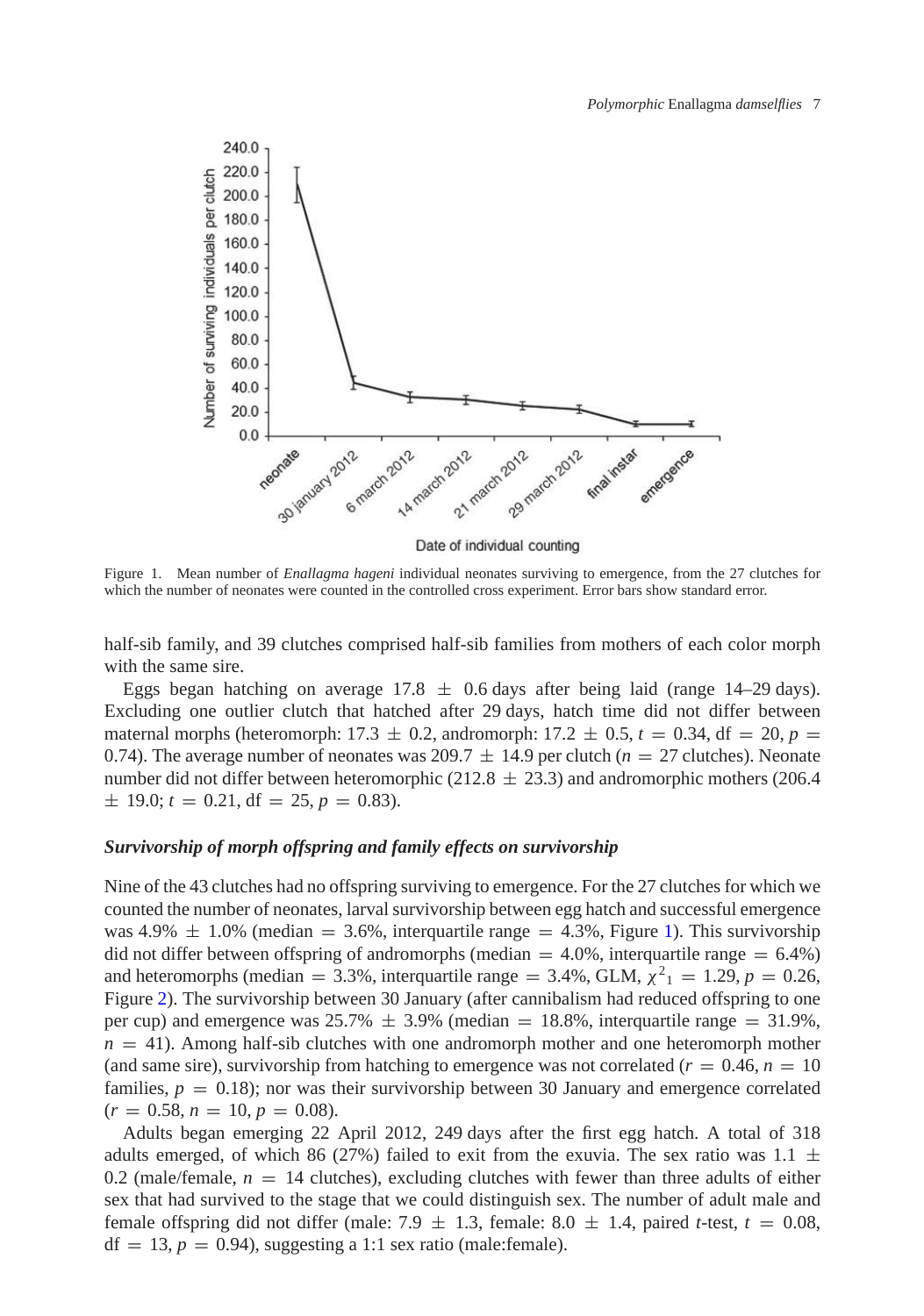8 *A. Barnard* et al.



<span id="page-5-0"></span>Figure 2. Survivorship from the neonate stage to emergence of *Enallagma hageni* offspring of andromorphic and heteromorphic mothers from 27 clutches for which the number of neonates were counted.

Mean adult lifespan from 30 clutches was  $2.8 \pm 0.3$  days ( $n = 203$ ). Females lived  $2.9 \pm 0.5$ days ( $n = 107$ ); males lived for 2.2  $\pm$  0.3 days ( $n = 96$ ). Excluding one outlier clutch in which the only surviving female lived for 14 days, male and female offspring lifespan did not differ (paired *t*-test,  $t = 1.01$ ,  $df = 28$ ,  $p = 0.32$ ). The average lifespan did not differ significantly between color morph of mothers (andromorph: 2.3  $\pm$  0.3 days, heteromorph: 3.0  $\pm$  0.3 days,  $t = 1.38$ , df = 27,  $p = 0.18$ ).

#### *Color development in* **E. hageni** *offspring*

In the laboratory, all newly emerged tenerals were light tan. Among 188 adults that lived for at least one day, 62 individuals (33%) changed color. Forty-four males developed a pale blue thorax coloration, typical of older tenerals, in  $2.3 \pm 0.2$  days. No male developed full coloration as seen in the field; at best, the thorax and/or abdomen turned a pale blue with a darker, but not completely saturated, blue tip. None of the males turned black. Eighteen females, which lived an average of 7.4  $\pm$  0.7 days, exhibited some color change, with the tan parts turning pale blue after  $4.8 \pm 0.6$  days. In nine of the 18 females, between days 3 and 10 post-emergence (mean = 6.1)  $\pm$  0.7 days), melanization occurred in the normally green or blue parts of the thorax and sides of the abdomen (similar to the *E. carunculatum* females in Figure [3d](#page-6-0)). This was in addition to the normal black stripes on the thorax and the black abdominal dorsum. Six of the black offspring were from four andromorph clutches, and three came from two heteromorph clutches. The black melanization developed in otherwise normal, active females whose wings and bodies were fully sclerotized.

#### *Abnormal color development in other* **Enallagma** *species*

As shown in Table [1,](#page-6-1) under our greenhouse rearing conditions, many male and female *E. civile*, *E. carunculatum*, *E. anna*, and female *E. annexum* developed melanization in excess of that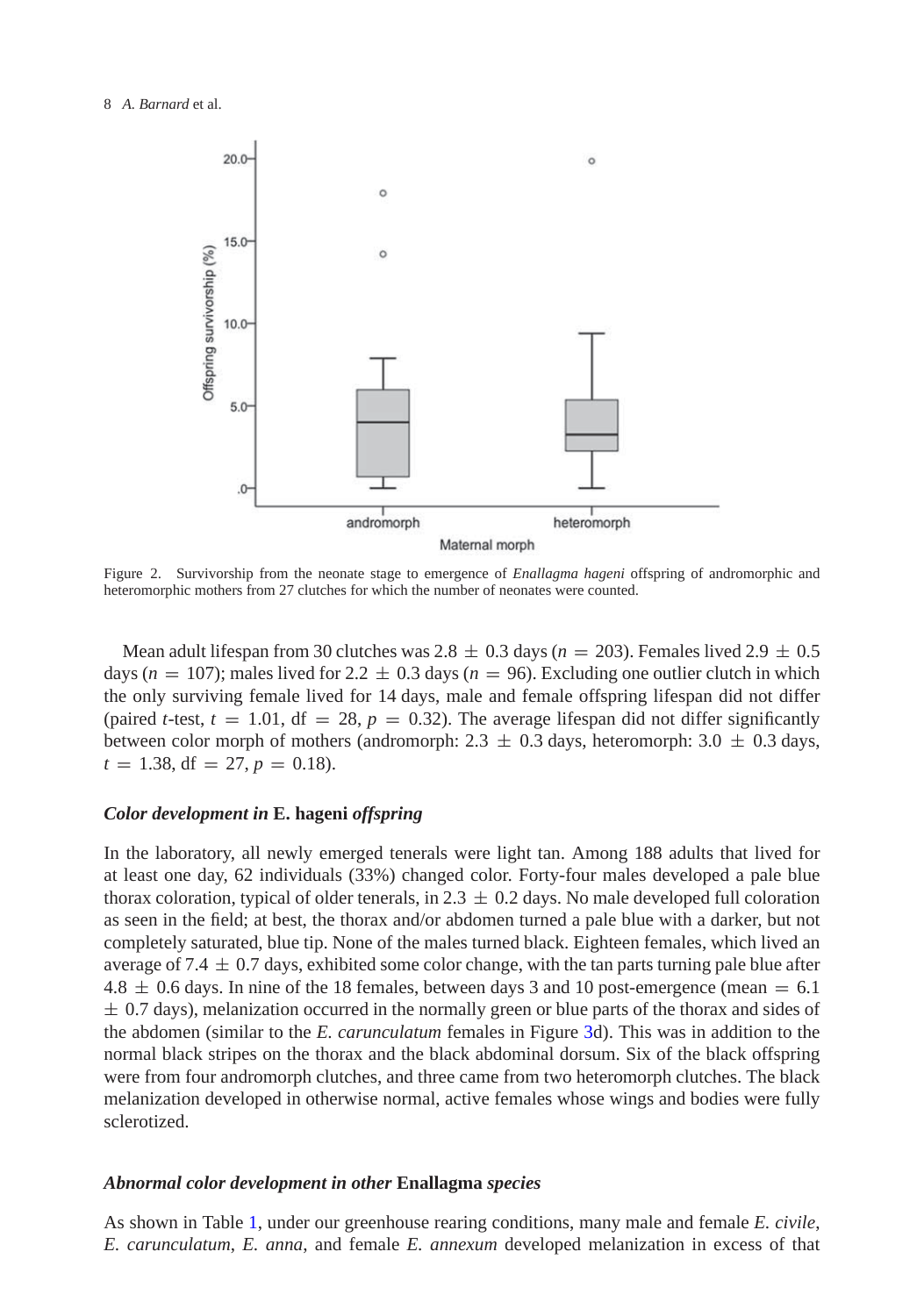

<span id="page-6-0"></span>Figure 3. Color development in captive-reared *Enallagma carunculatum:* (a) normal color development in male; (b) normal color development in green female, showing normal black pattern; (c) melanized male, 16 days post-emergence; (d) melanized female, 17 days post-emergence; (e) partially melanized male, in which small areas of blue were visible only on anterior and posterior abdomen, 22 days post-emergence; (f) female thorax showing gradual darkening of antehumeral stripes, 10 days post-emergence.

| Species         | Sex | Melanized | Normal           | Proportion<br>melanized | Proportion<br>early <sup>a</sup> |
|-----------------|-----|-----------|------------------|-------------------------|----------------------------------|
| E. anna         | F   | 41        | 8                | 0.84                    | 0.02                             |
| E. anna         | М   | 31        | 38               | 0.45                    | 0.03                             |
| E. carunculatum | F   | 25        | 10               | 0.71                    | 0.26                             |
| E. carunculatum | М   | 16        |                  | 0.70                    | 0.19                             |
| E. annexum      | F   | 3         | $\left( \right)$ | 1.00                    |                                  |
| E. annexum      | М   |           |                  | 0.00                    |                                  |

<span id="page-6-1"></span>Table 1. Individual *Enallagma* reared from eggs that survived > 6 days as adults (i.e. long enough to begin to develop adult color under normal conditions).

a"Proportion early" refers to larvae that emerged before 1 April 2014 under shorter photoperiods.

which normally develops under natural conditions (e.g. Figure [3a](#page-6-0), b). The normally blue or green areas turned black, similar to the melanization that occurred in *E. hageni* females. The extent of black increased over time for any given individual. In both sexes, the excess melanization tended to first obscure the posterior portion of the antehumeral stripes so that they ended in points midthorax (Figure [3f](#page-6-0)). Within a few days, the black coloration typically extended anteriorly until the pale shoulder stripes were no longer visible. The eyespots and entire dorsal abdomen was often blackened at the anterior portion of each segment (Figure [3c](#page-6-0), d, f), a region that is typically pale. On males, S7, which is normally blue at the anterior end (Figure [3a](#page-6-0)), was commonly entirely black (Figure [3e](#page-6-0)).

For field-caught teneral *E. carunculatum* females for which time of melanization was noted  $(n = 11)$ , females began to blacken at 6.5  $\pm$  0.5 days. Eventually, 68% of the total females  $(n = 22)$  were melanized. *E. carunculatum* and *E. anna* adults reared from eggs showed even higher frequency of melanization. Of adults that survived more than six days, 70% of the 23 *E. carunculatum* males (Figure [3c](#page-6-0)) and 71% of the 35 females were melanized (Figure [3d](#page-6-0)),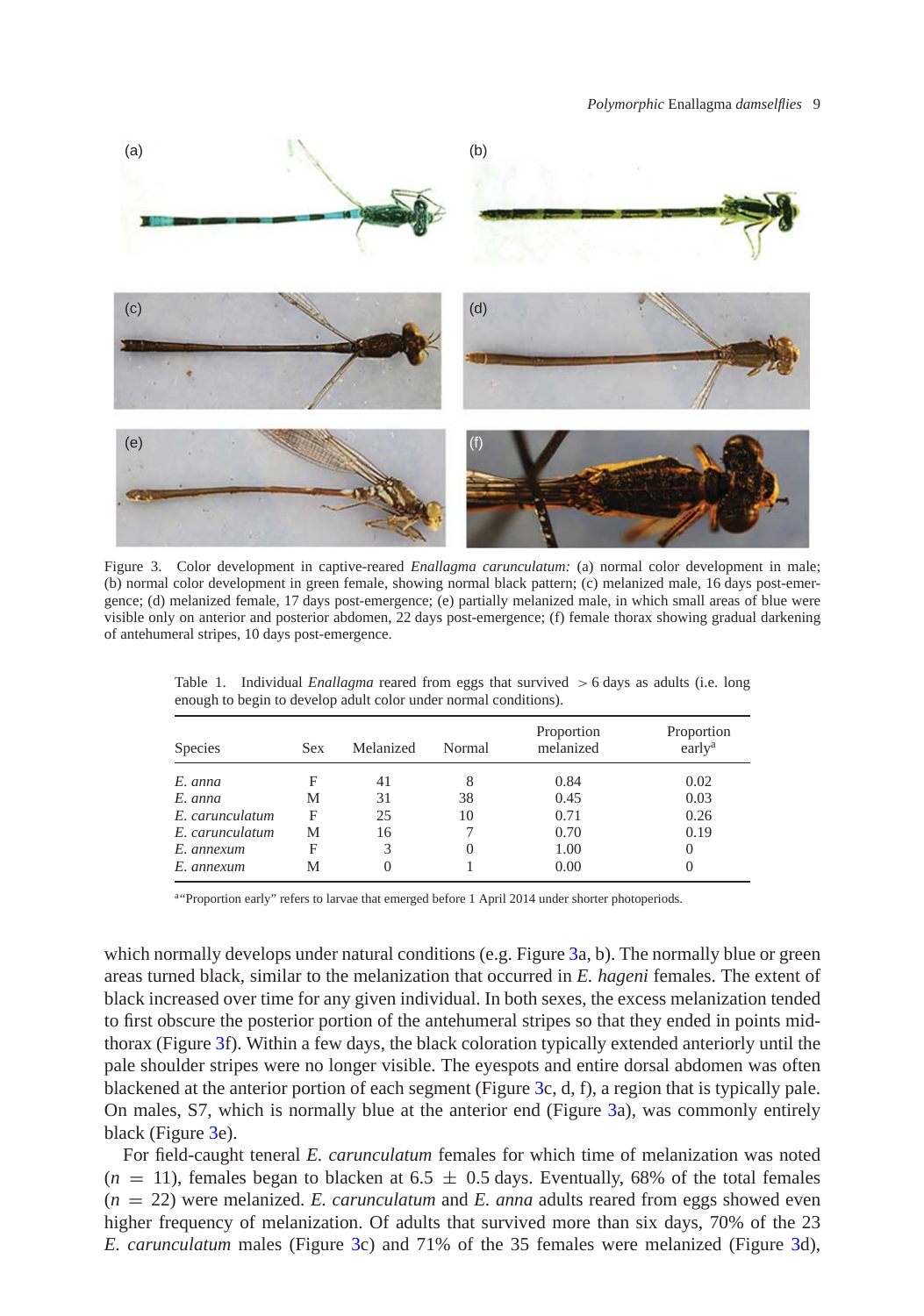compared with 45% of 69 *E. anna* males and 84% of the 49 *E. anna* females. *E. carunculatum* and *E. anna* males readily took black, conspecific females in tandem during mating trials, and black females readily accepted black males as mates.

Males without excess melanization developed the normal blue coloration and pattern (Figure [3a](#page-6-0)). However, most unmelanized *E. anna* and *E. carunculatum* females failed to develop any blue or green color on the lateral thorax or dorsal abdomen, and remained light brown in these areas, a color characteristic of 1–3-day-old teneral *Enallagma* females. Of adults surviving more than six days, only one of the 35 *E. carunculatum* females (3%), and eight of the 49 *E. anna* females (16%) developed the natural blue or green color. The frequency of melanization was lower for males that emerged later in the spring. Of the above males, 71% that emerged between 3 February and 31 March 2014 turned black, compared with only 45% of those that emerged between 1 April and 4 June 2014.

Additionally, from the single *E. annexum* clutch reared at the same time, a single male survived to maturity and developed normal coloration, but all three females were melanized. Finally, several female *E. civile* caught in the field as tenerals and raised in a greenhouse became melanized, although the frequency of melanization was not recorded. One additional teneral female *E. civile* was collected from the field in 2011; her wings were clipped and she was kept in a plastic vial used for rearing *Drosophila.* She survived in the vial for 17 days and became completely black.

#### **Discussion**

A unique result of our work was the finding that laboratory-reared female *Enallagma hageni*, *E. civile*, *E. carunculatum*, *E. anna*, and *E. annexum* all developed unnatural, excess melanization of body areas normally colored blue or green. The result was a black phenotype that, to our knowledge, has not been observed in *Enallagma* under natural conditions. Our results suggest that excess melanization is a phenotypically plastic trait (see also Michie, Mallard, Majerus, & Jiggins, [2010\)](#page-10-15). The nine totally black female *E. hageni* from the inheritance experiment were offspring of both andromorphic and heteromorphic mothers. Melanization also occurred in male *E. carunculatum*, *E. anna* and *E. civile*, suggesting a plastic change in epidermal control over the formation of color pattern. Natural phenotypic plasticity is known to result in color polymorphism, such as brown migratory and green non-migratory phases of locusts (Pener & Yerushalmi, [1998\)](#page-11-9). Nevertheless, despite extensive field research on multiple *Enallagma* species over the past 10 years, no melanized individuals were noted by O. M. Fincke or T. D. Schultz (personal communications). Females develop either blue or green coloration (presumed to be genetically determined) within a week or so of emergence, and coloration of marked individuals does not change from the mature, saturated hue over an individual's life (Fincke, [1982\)](#page-10-14). Similarly, in his extensive field work with *Ischnura*, A. Cordero has noted only a single, naturally melanic individual (personal communication), a female *I. graellsii* with very dark violet coloration (Cordero, [1992\)](#page-10-16).

Our second major result was that we did not find any inherent reproductive characters that differed between the female color morphs under controlled conditions. Copulation duration, and number of neonates did not differ significantly between blue and green mothers in our study. Nor did offspring survivorship or adult offspring lifespan differ. Our results were consistent with the conclusion that any differences found between these variables in the field are unlikely the result of morph-specific, genetic effects. Although we did not measure egg size of morphs, we found no difference in fecundity between morphs, consistent with findings for *Nehalennia irene* (Iserbyt, Bots, Van Gossum, & Sherratt, [2013\)](#page-10-17) but in contrast with differences in egg size and number found in *Ischnura senegalensis* (Takahashi & Watanabe, [2010\)](#page-11-5).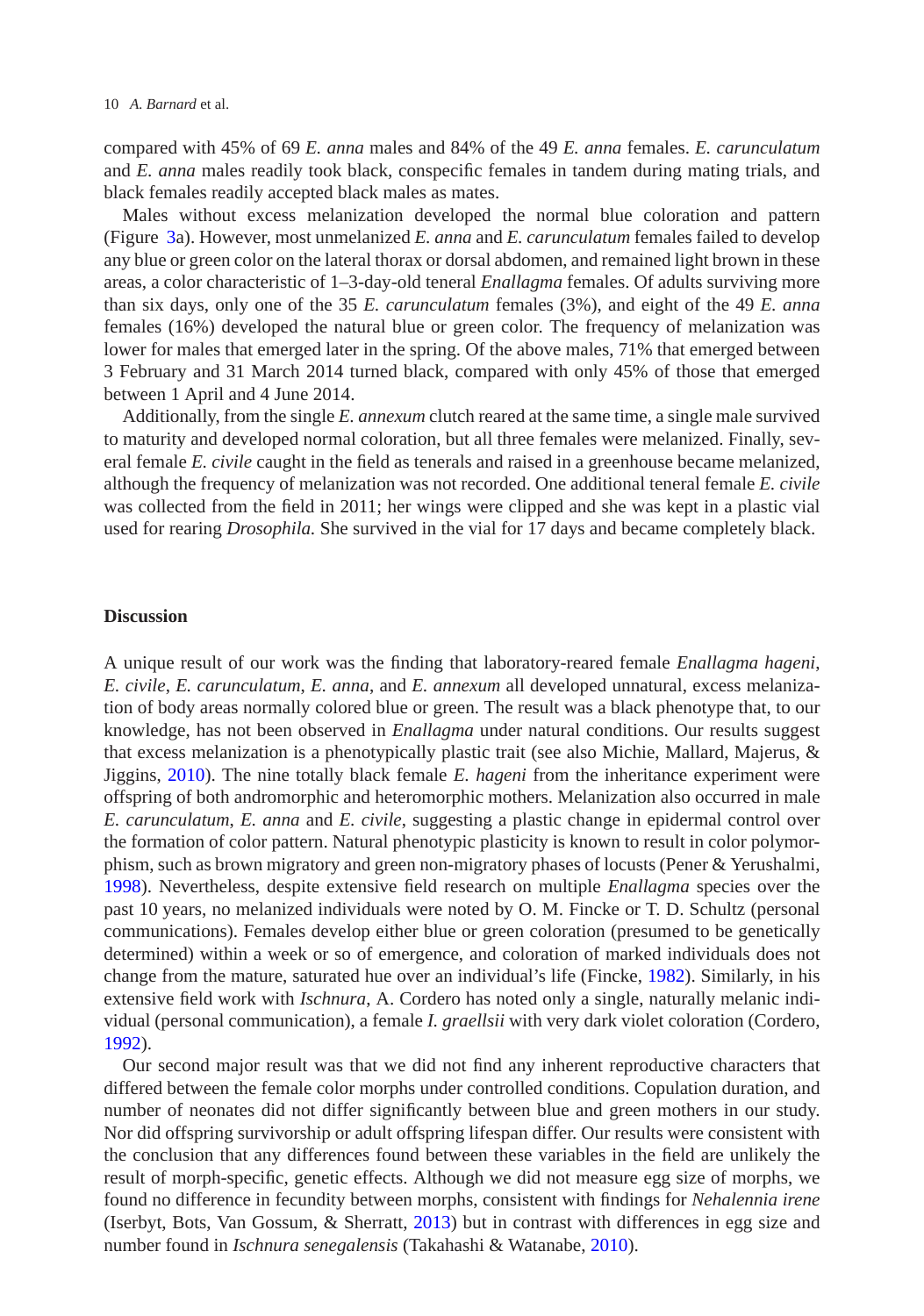A major challenge in determining the inheritance of color polymorphic female *Enallagma* is to understand how to prevent abnormal melanization in a controlled environment. In our inheritance experiment, melanization made it impossible for us to determine the color of offspring that survived sufficiently long for normal color development under natural conditions. The high mortality of *E. hageni* larvae in our inheritance experiment could have been reduced by not limiting the prey to *Artemia*. When larvae were fed a variety of prey items, including *Lumbriculus* worms for larger instars, survivorship for *E. anna* and *E.* c*arunculatum* reared in the greenhouse was relatively high and cases of failed emergence were rare (A. Barnard, personal observation), similar to that found in other studies when larvae were provided a variety of size-appropriate aquatic prey (e.g. Johansson, Stoks, Rowe, & De Block, [2001;](#page-10-18) Van Gossum, Sanchez, & Rivera, [2003\)](#page-11-10).

Past problems of color development and melanization in laboratory-reared damselflies likely have a common cause. Cordero, Santolamazza-Carbone, and Utzeri [\(1995\)](#page-10-19) found that female *Coenagrion scitulum* failed to develop blue coloration in the laboratory. In addition to our study, melanization of laboratory-reared males and females was also found in *Enallagma cyathigerum*, *Pyrrhosoma nymphula*, *Coenagrion scitulum*, and *Ischnura genei* (A. Cordero, personal communication). Inheritance was successfully determined for morph color in *Ischnura graellsii*, *I. demorsa*, *I. damula*, *I. senegalensis*, and *Ceriagrion tenellum* (Andres & Cordero, [1999;](#page-10-8) Cordero, [1990;](#page-10-7) Johnson, [1964a,](#page-10-9) [1966;](#page-10-10) Takahashi et al., [2010\)](#page-11-11), in which laboratory-reared individuals developed coloration normally, without reports of any melanization (see also Takahashi & Watanabe, [2010\)](#page-11-5). However, in those species, females exhibit a teneral color morph which could be determined within a few hours of emergence, well before melanization began in the *Enallagma* species we studied here.

Blue coloration of mature Odonates is produced by nanospheres within the endoplasmic reticulum of box-shaped subcuticular epidermal cells (Prum, Cole,  $&$  Torres, [2004\)](#page-11-12). The arrangement of the nanospheres within the cells determines the body coloration. Blue coloration is produced when nanospheres are distal within the cell. Developing chromatophores in tenerals are irregular in size and shape and are distributed throughout the cytoplasm instead of distally (Charles & Robinson, [1981;](#page-10-20) Vernon, O'Farrell, & Dixon, [1974\)](#page-11-13). Whereas disruption of this process might lead to unnatural coloration, it fails to explain the abnormal production of excess melanin.

The production and deposition of melanin primarily occurs during the young adult stage in insects. Several genes contribute to melanogensis, and in *Drosophila melanogaster*, the over-expression of certain genes causes ectopic melanin deposits that alter the coloration and patterning of individuals (True, Edwards, Yamamoto, & Carroll, [1999;](#page-11-14) Wittkopp, Vaccaro, & Carroll, [2002\)](#page-11-15). Environmental variables that may affect the expression of genes involved in melanin production in insects include diet, temperature, and stress caused by parasites (e.g. Koch, Hasson, & Soto, [2012;](#page-10-21) Lee, Simpson, & Wilson, [2008;](#page-10-22) Schlein, [1976;](#page-11-16) Siva-Jothy, Tsubaki, Hooper, & Plaistow, [2001\)](#page-11-17). Comparison of our results from the laboratory and outdoor insectaries suggested that none of these variables are implicated in the black phenotypes we found in our study. First, field-reared larvae that were brought into the laboratory and greenhouse as teneral adults also developed the black phenotype, suggesting that larval diet was not the cause of the melanization. Second, despite the fact that tenerals (not reared from eggs) in outdoor insectaries and tenerals in the laboratory (some reared from eggs and others not) were fed similar prey (i.e. mosquitoes and small dipterans versus *Drosophila*, respectively), all newly emerged teneral *E. hageni* females kept in outdoor insectaries under ambient temperature developed natural mature coloration. In contrast, laboratory-reared females and adults of both sexes reared in the greenhouse developed the black phenotype. Third, although stress to the immune system can result in melanin deposition in the cuticle (e.g. Abro, [1982;](#page-10-23) Nappi & Vass, [1993;](#page-10-24) Siva-Jothy et al., [2001\)](#page-11-17), such melanization is localized (Schnitger, Kafatos, & Osta, [2007\)](#page-11-18), rather than covering most of the body as occurred in our black individuals (Figure [3\)](#page-6-0). Furthermore, teneral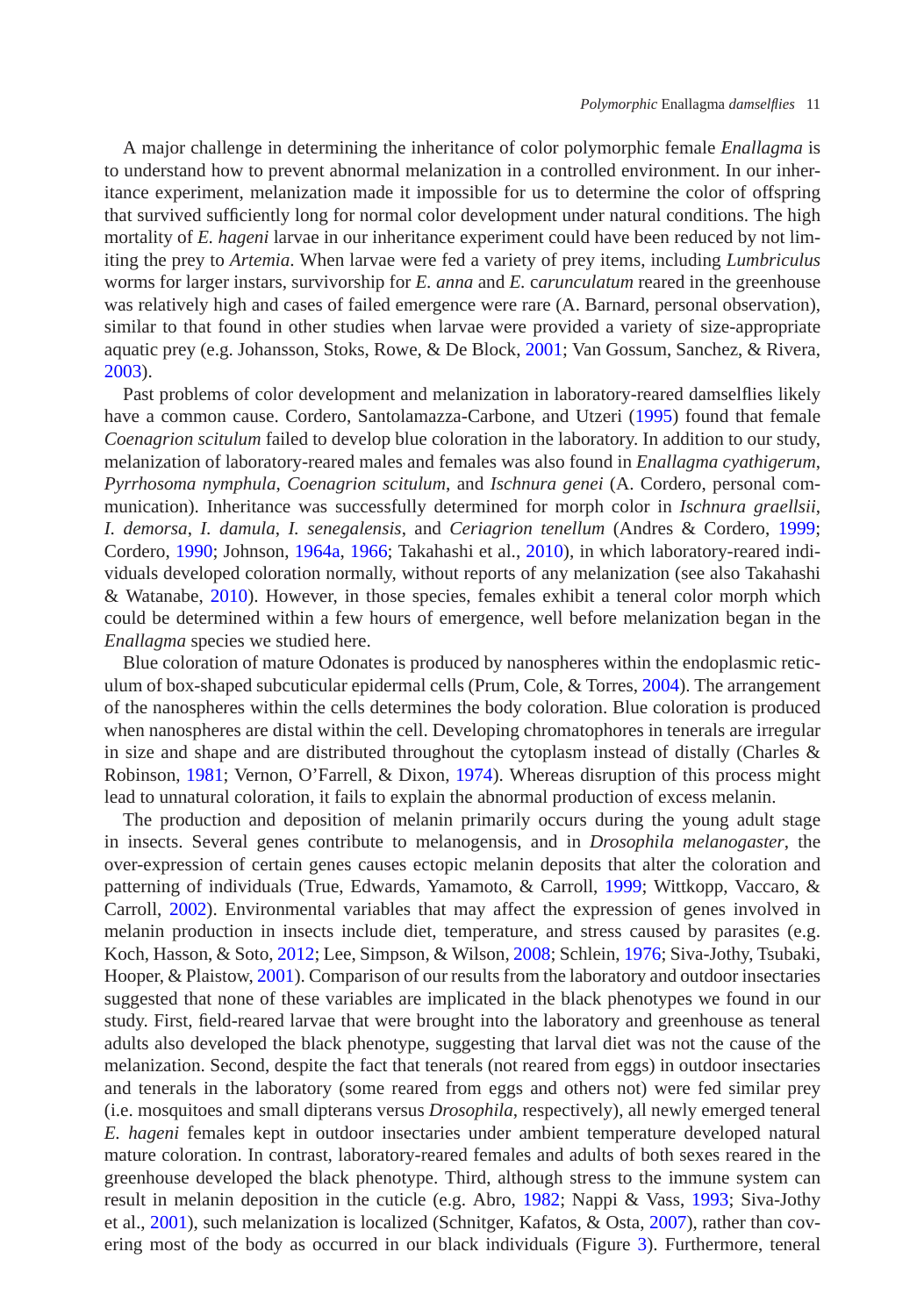females of *E. anna* and *E. carunculatum* reared in the greenhouse developed abnormal melanin patterns despite eating well, producing normal egg clutches, and surviving as long or longer than *Enallagma* females under natural conditions.

Light quality is one variable that differed in the treatment of adults in our study and corresponded to the differences we found in mature adult phenotypes. Immature females in our field cages on Sugar Island enjoyed close to natural illumination (for spectra, see Xu & Fincke, [2011\)](#page-11-7), whereas the light in the laboratory and greenhouse was transmitted through glass and plastic, respectively. Ultraviolet radiation (UV), which comprises wavelengths of 100–400 nm, has long been known to affect melanization in organisms (e.g. Pathak, Riley, & Fitzpatrick, [1962;](#page-11-19) Schlein, [1976;](#page-11-16) reviewed in Lynch & Livington, [2001\)](#page-10-25). For example, when Schlein [\(1976\)](#page-11-16) exposed newly eclosed *Sarcophaga* flies to long wave, UV-A radiation (315–400 nm), melanization of the naturally black abdomen was suppressed, producing abnormally pale flies. Glass and plastic transmit only a portion of ambient solar UV radiation (Krizek, Clark, & Mirecki, [2005\)](#page-10-26).

If *Enallagma* requires a certain amount of UV-A radiation during teneral maturation to suppress melanization of the normally blue or green parts of the thorax and abdomen, then partial blocking of UV-A by glass or plastic may be sufficient to result in the phenotypic differences in melanization that we found between adults that matured in field cages and those that matured in the laboratory or greenhouse (i.e. reared as larvae or only tenerals). Additional, indirect support for our 'UV hypothesis' comes from the fact that male *E. carunculatum* and *E. anna* exhibited lower frequency of the black phenotype if they emerged later in the year, when the longer days would provide more exposure to the UV radiation that was transmitted through the plastic covered greenhouse. Unnatural photoperiod is unlikely to explain our results because even *E. civile* tenerals that developed and emerged in the field under their natural photoperiod melanized after being brought into the laboratory.

However, we noted that the majority of *E. carunculatum* emerged before 1 April (i.e. developing under day lengths different from those of their natural population), whereas *E. anna* typically emerged later than that, under photoperiods more similar to those of their natural population. *E. carunculatum* may also be more susceptible to abnormal melanization than *E. anna*. Our UV hypothesis could be tested directly by the addition of ambient UV lights to the adult rearing environment in a laboratory or greenhouse.

The novel, melanized black phenotype we discovered is one that males have never encountered. To our knowledge, there are no entirely black *Enallagma* species. Nevertheless, male *E. carunculatum* and *E. anna* readily took melanized conspecific females in tandem during mating trials. Females accepted melanized male conspecifics as mates, although preference by either sex for melanized versus normal mates was not tested. This lack of mating bias against a novel, biologically produced phenotype is consistent with results generated from earlier field tests with novel pink and orange phenotypes that were produced by painting males and females with acrylic paint (Xu et al., [2014\)](#page-11-8). That earlier study identified a male decision rule by which males recognize non-blue individuals as potential mates. Our current results offer a way to produce 'naturally novel' phenotypes, which can be used in studies of sexual conflict under otherwise natural conditions. Additionally, such novel phenotypes offer the opportunity to investigate the interaction of genes and environmental effects on gene expression in *Enallagma* and *Ischnura*, two non-model genera whose genomes are currently being sequenced.

#### **Acknowledgments**

We thank B. Benson and P. Huynh for assistance rearing *E. hageni* larvae, M. Howe-Cobb for help collecting *E. anna* and *E. carunculatum* eggs and rearing tenerals, and J.P. Masly and G. Wellborn for constructive advice as members of Shield's MS committee. We thank A. Cordero for use of his unpublished observations; his comments and those of another reviewer improved the clarity of the manuscript. Logistical support was provided by the University of Oklahoma, the University of Michigan Biological Station, and Flathead Lake Biological Station (University of Montana).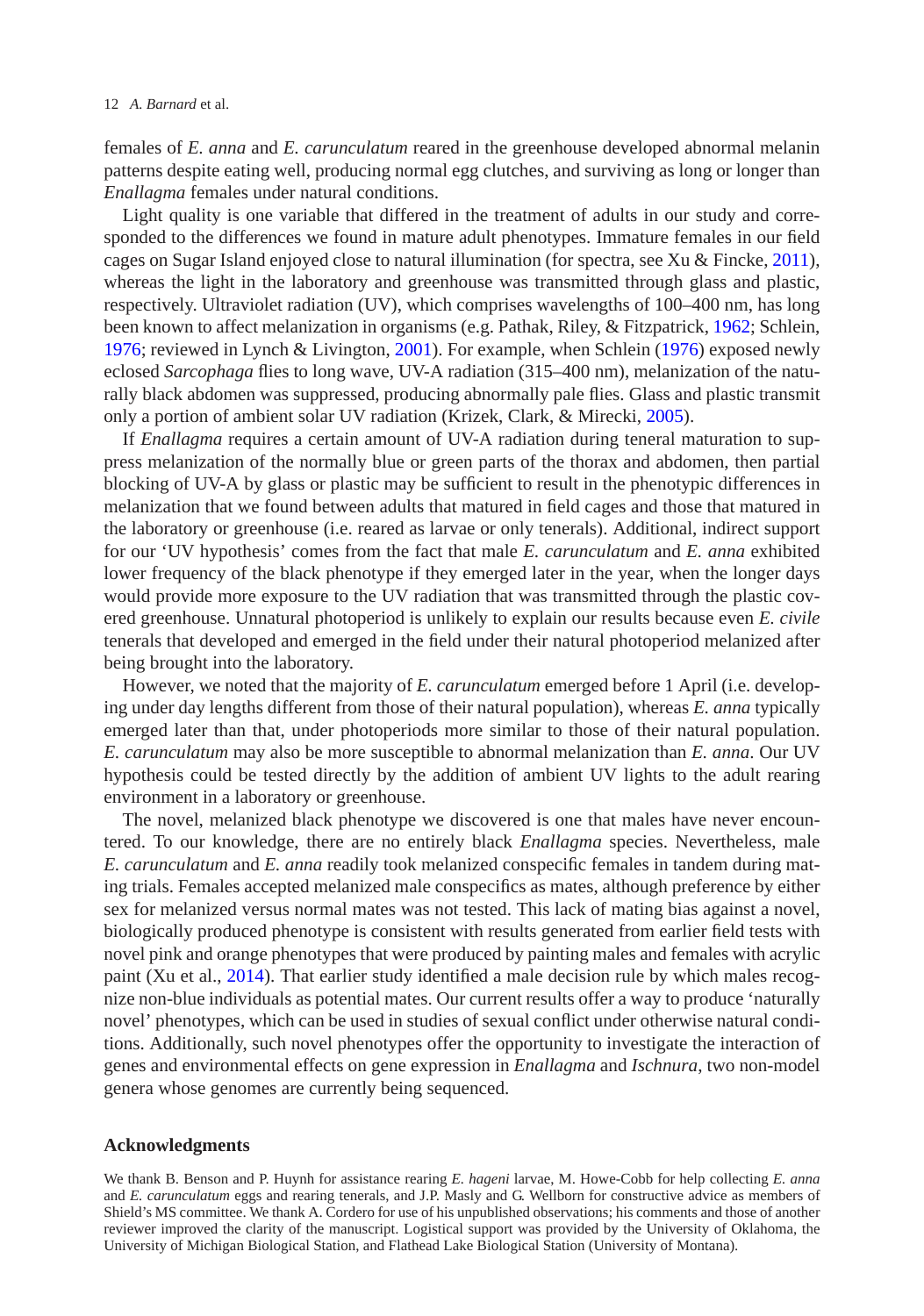# **Funding**

The research was funded by the University of Oklahoma Graduate Teaching Assistantship, M. Blanche Adams and M. Frances Adams Scholarships, the University of Michigan Biological Station Stellanova and Chase S. Osborn Endowment to M. Shields and M. Xu, and by National Science Foundation grant IOS-0641679 to O.M. Fincke.

#### **References**

- <span id="page-10-23"></span>Abro, A. (1982). The effects of parasitic water mite larvae (*Arrenurus* spp.) on zygopteran imagoes (Odonata). *Journal of Invertebrate Pathology*, *39*, 373–381. [doi:10.1016/0022-2011\(82\)90062-3](http://dx.doi.org/10.1016/0022-2011(82)90062-3)
- <span id="page-10-8"></span>Andres, J. A., & Cordero, A. (1999). The inheritance of female colour morphs in the damselfly *Ceriagrion tenellum* (Odonata, Coenagrionidae). *Heredity*, *82*, 328–335. [doi:10.1038/sj.hdy.6884930](http://dx.doi.org/10.1038/sj.hdy.6884930)
- <span id="page-10-20"></span>Charles, M. S., & Robinson, J. V. (1981). A scanning electron microscope study of the blue reflecting particles in *Enallagma civile* (Hagen) (Zygoptera: Coenagrionidae). *Odontologica*, *10*, 219–222.
- <span id="page-10-7"></span>Cordero, A. (1990). The inheritance of female polymorphism in the damselfly *Ischnura graellsii* (Rambur) (Odonata: Coenagrionidae). *Heredity*, *64*, 341–346. [doi:10.1038/hdy.1990.42](http://dx.doi.org/10.1038/hdy.1990.42)
- <span id="page-10-16"></span>Cordero, A. (1992). Morphological variability, Female polymorphism and heritability of body length in *Ischnura graellsii* (Rambur) (Zygoptera: Coenagrionidae). *Odonatologica*, *21*, 409–419.
- <span id="page-10-3"></span>Cordero, A., & Andres, J. A. (1996). Color polymorphism in odonates: Females that mimic males? *Journal of the British Dragonfly Society*, *12*, 50–60.
- <span id="page-10-19"></span>Cordero, A., Santolamazza-Carbone, S., & Utzeri, C. (1995). Male disturbance, repeated insemination and sperm competition in the damselfly *Coenagrion scitulum* (Zygoptera: Coenagrionidae). *Animal Behaviour*, *49*, 437–449. [doi:10.1006/anbe.1995.0057](http://dx.doi.org/10.1006/anbe.1995.0057)
- <span id="page-10-14"></span>Fincke, O. M. (1982). Lifetime mating success in a natural population of the damselfly, *Enallagma hageni* (Walsh) (Odonata: Coenagrionidae). *Behavioral Ecology and Sociobiology*, *10*, 293–302. [doi:10.1007/BF00302820](http://dx.doi.org/10.1007/BF00302820)
- <span id="page-10-12"></span>Fincke, O. M. (1986). Lifetime reproductive success and the opportunity for selection in a nonterritorial damselfly (Odonata: Coenagrionidae). *Evolution*, *40*, 791–803. [doi:10.2307/2408464](http://dx.doi.org/10.2307/2408464)
- <span id="page-10-13"></span>Fincke, O. M., Fargevieille, A., & Schultz, T. D. (2007). Lack of innate preference for morph and species identity in mate-searching *Enallagma* damselflies. *Behavioral Ecology and Sociobiology*, *61*, 1121–1131. [doi:10.1007/s00265-006-0345-3](http://dx.doi.org/10.1007/s00265-006-0345-3)
- <span id="page-10-4"></span>Fincke, O. M., Jödicke, R., Paulson, D., & Schultz, D. T. (2005). The evolution and frequency of female color morphs in Holarctic Odonata: why are male-like morphs typically the minority? *International Journal of Odonatology*, *8*, 183–212. [doi:10.1080/13887890.2005.9748252](http://dx.doi.org/10.1080/13887890.2005.9748252)
- Ford, E. B. (1957). Polymorphism in plants, animals and man. *Nature*, *180*, 1315–1319. [doi:10.1038/1801315a0](http://dx.doi.org/10.1038/1801315a0)
- <span id="page-10-5"></span><span id="page-10-2"></span>Hooper, R. E., Tsubaki, Y., & Siva-Jothy, M. T. (1999). Expression of a costly, plastic secondary sexual trait is correlated with age and condition in a damselfly with two male morphs. *Physiological Entomology*, *24*, 364–369. [doi:10.1046/j.1365-3032.1999.00152.x](http://dx.doi.org/10.1046/j.1365-3032.1999.00152.x)
- <span id="page-10-17"></span>Iserbyt, A., Bots, J., Van Gossum, H., & Sherratt, T. N. (2013). Negative frequency-dependent selection or alternative reproductive tactics: Maintenance of female polymorphism in natural populations. *BMC Evolutionary Biology*, *13*, 139. [doi:10.1186/1471-2148-13-139](http://dx.doi.org/10.1186/1471-2148-13-139)
- <span id="page-10-18"></span>Johansson, F., Stoks, R., Rowe, L., & De Block, M. (2001). Life history plasticity in a damselfly: Effects of combined time and biotic constraints. *Ecology*, *82*, 1857–1869. [doi:10.1890/0012-9658\(2001\)082\[1857:LHPIAD\]2.0.CO;2](http://dx.doi.org/10.1890/0012-9658(2001)082[1857:LHPIAD]2.0.CO;2)
- Johnson, C. (1964a). The inheritance of female dimorphism in the damselfly, *Ischnura damula*. *Genetics*, *49*, 513–519.
- <span id="page-10-11"></span><span id="page-10-9"></span>Johnson, C. (1964b). Polymorphism in the damselflies, *Enallagma civile* (Hagen) and *E. praevarum* (Hagen). *American Midland Naturalist*, *72*, 408–416. [doi:10.2307/2423513](http://dx.doi.org/10.2307/2423513)
- Johnson, C. (1966). Genetics of female dimorphism in *Ischnura demorsa*. *Heredity*, *21*, 453–459.
- <span id="page-10-10"></span>Johnson, C. (1975). Polymorphism and natural selection in Ischnuran damselflies. *Evolutionary Theory*, *1*, 81–90.
- <span id="page-10-21"></span><span id="page-10-6"></span>Koch, M., Hasson, E., & Soto, I. M. (2012). Differences in wing melanization and pigmentation pattern in *Drosophila buzzatii* (Diptera: Drosophilidae) under chemical stress. *Review Society Entomology Argentine*, *71*, 87–97.
- <span id="page-10-26"></span>Krizek, D. F., Clark, H. D., & Mirecki, R. M. (2005). Spectral properties of selected UV-blocking and UV-transmitting covering materials with application for production of high-value crops in high tunnels*. Photochemistry and Photobiology*, *81*, 1047–1051. [doi:10.1562/2005-08-09-RA-645](http://dx.doi.org/10.1562/2005-08-09-RA-645)
- <span id="page-10-22"></span>Lee, K. P., Simpson, S. J., & Wilson, K. (2008). Dietary protein – quality influences melanization and immune function in an insect. *Functional Ecology*, *22*, 1052–1061. [doi:10.1111/j.1365-2435.2008.01459.x](http://dx.doi.org/10.1111/j.1365-2435.2008.01459.x)
- <span id="page-10-0"></span>Linnen, C. R., Poh, Y. P., Peterson, B. K., Barrett, D. H. R., Larson, J. G., Jensen, J. D., & Hoekstra, H. E. (2013). Adaptive evolution of multiple traits through multiple mutations at a single gene. *Science*, *339*, 1312–1316. [doi:10.1126/science.1233213](http://dx.doi.org/10.1126/science.1233213)
- Lynch, D. K., & Livingston, W. C. (2001). *Color and light in nature*. Cambridge, UK: Cambridge University Press.

<span id="page-10-25"></span>Majerus, M. E. N. (1998). *Melanism. Evolution in action*. Oxford: Oxford University Press.

- <span id="page-10-15"></span><span id="page-10-1"></span>Michie, L. J., Mallard, F., Majerus, M. E., & Jiggins, F. M. (2010). Melanic through nature or nurture: Genetic polymorphism and phenotypic plasticity in *Harmonia axyridis*. *Journal of Evolutionary Biology*, *23*, 1699–1707. [doi:10.1111/j.1420-9101.2010.02043.x](http://dx.doi.org/10.1111/j.1420-9101.2010.02043.x)
- <span id="page-10-24"></span>Nappi, A. J., & Vass, E. (1993). Melanogenesis and the generation of cytotoxic molecules during insect cellular immune reactions. *Pigment Cell Research*, *6*, 117–126. [doi:10.1111/j.1600-0749.1993.tb00590.x](http://dx.doi.org/10.1111/j.1600-0749.1993.tb00590.x)